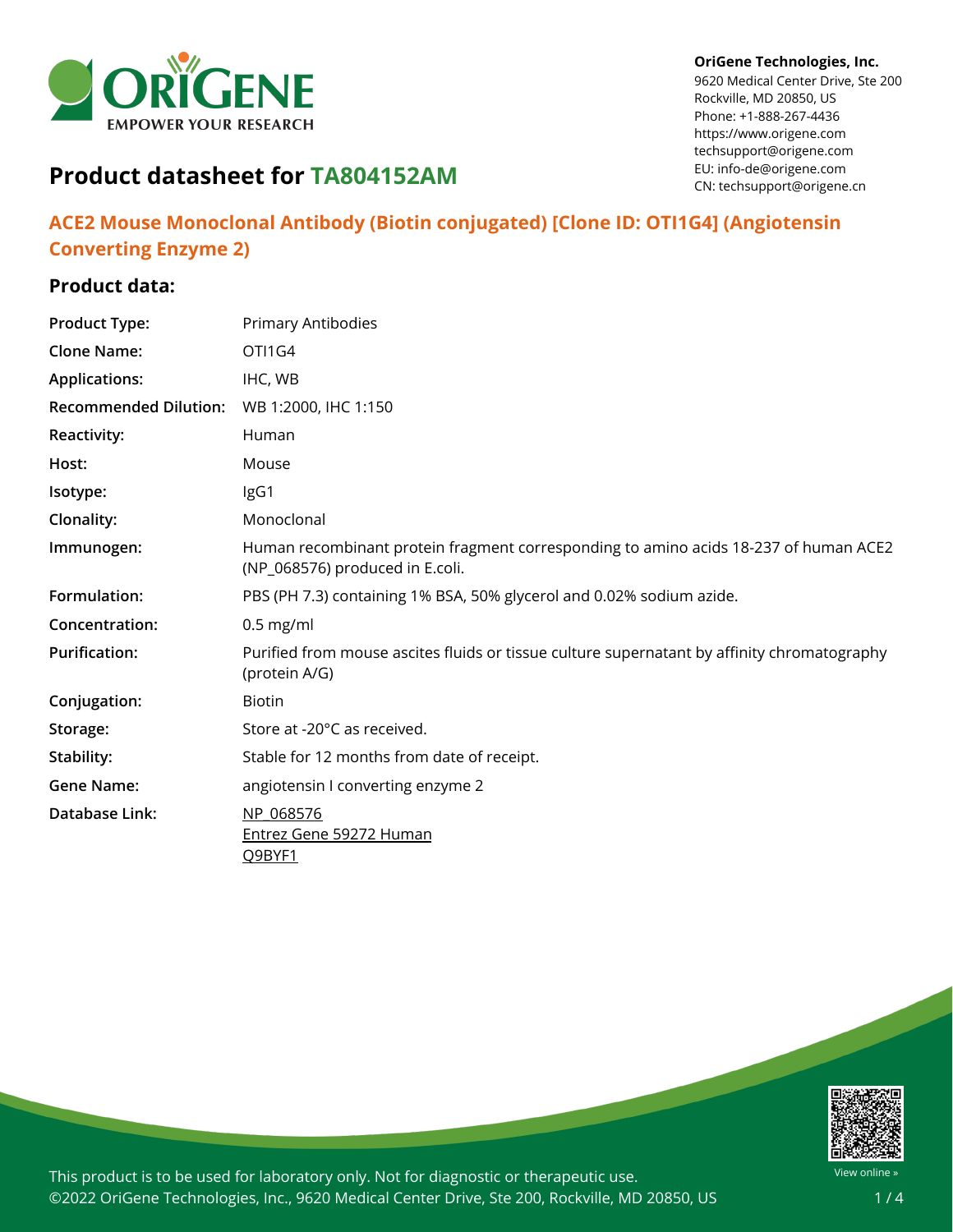| ORIGENE                  | ACE2 Mouse Monoclonal Antibody (Biotin conjugated) [Clone ID: OTI1G4] (Angiotensin<br>Converting Enzyme 2) - TA804152AM                                                                                                                                                                                                                                                                                                                                                                                                                                                                                                                                                                                   |
|--------------------------|-----------------------------------------------------------------------------------------------------------------------------------------------------------------------------------------------------------------------------------------------------------------------------------------------------------------------------------------------------------------------------------------------------------------------------------------------------------------------------------------------------------------------------------------------------------------------------------------------------------------------------------------------------------------------------------------------------------|
| Background:              | The protein encoded by this gene belongs to the angiotensin-converting enzyme family of<br>dipeptidyl carboxydipeptidases and has considerable homology to human angiotensin 1<br>converting enzyme. This secreted protein catalyzes the cleavage of angiotensin I into<br>angiotensin 1-9, and angiotensin II into the vasodilator angiotensin 1-7. The organ- and cell-<br>specific expression of this gene suggests that it may play a role in the regulation of<br>cardiovascular and renal function, as well as fertility. In addition, the encoded protein is a<br>functional receptor for the spike glycoprotein of the human coronaviruses SARS and HCoV-<br>NL63. [provided by RefSeq, Jul 2008] |
| Synonyms:                | ACEH                                                                                                                                                                                                                                                                                                                                                                                                                                                                                                                                                                                                                                                                                                      |
| <b>Protein Families:</b> | Druggable Genome, Secreted Protein, Transmembrane                                                                                                                                                                                                                                                                                                                                                                                                                                                                                                                                                                                                                                                         |
| <b>Protein Pathways:</b> | Renin-angiotensin system                                                                                                                                                                                                                                                                                                                                                                                                                                                                                                                                                                                                                                                                                  |

### **Product images:**



HEK293T cells were transfected with the pCMV6- ENTRY control (Left lane) or pCMV6-ENTRY ACE2 ([RC208442], Right lane) cDNA for 48 hrs and lysed. Equivalent amounts of cell lysates (5 ug per lane) were separated by SDS-PAGE and immunoblotted with anti-ACE2 ([TA804152]). (1:500)



Immunohistochemical staining of paraffinembedded Human colon tissue within the normal limits using anti-ACE2 mouse monoclonal antibody ([TA804152]). Heat-induced epitope retrieval by 1mM EDTA in 10mM Tris buffer (pH8.0) at 120 oC for 3 min. (1:800)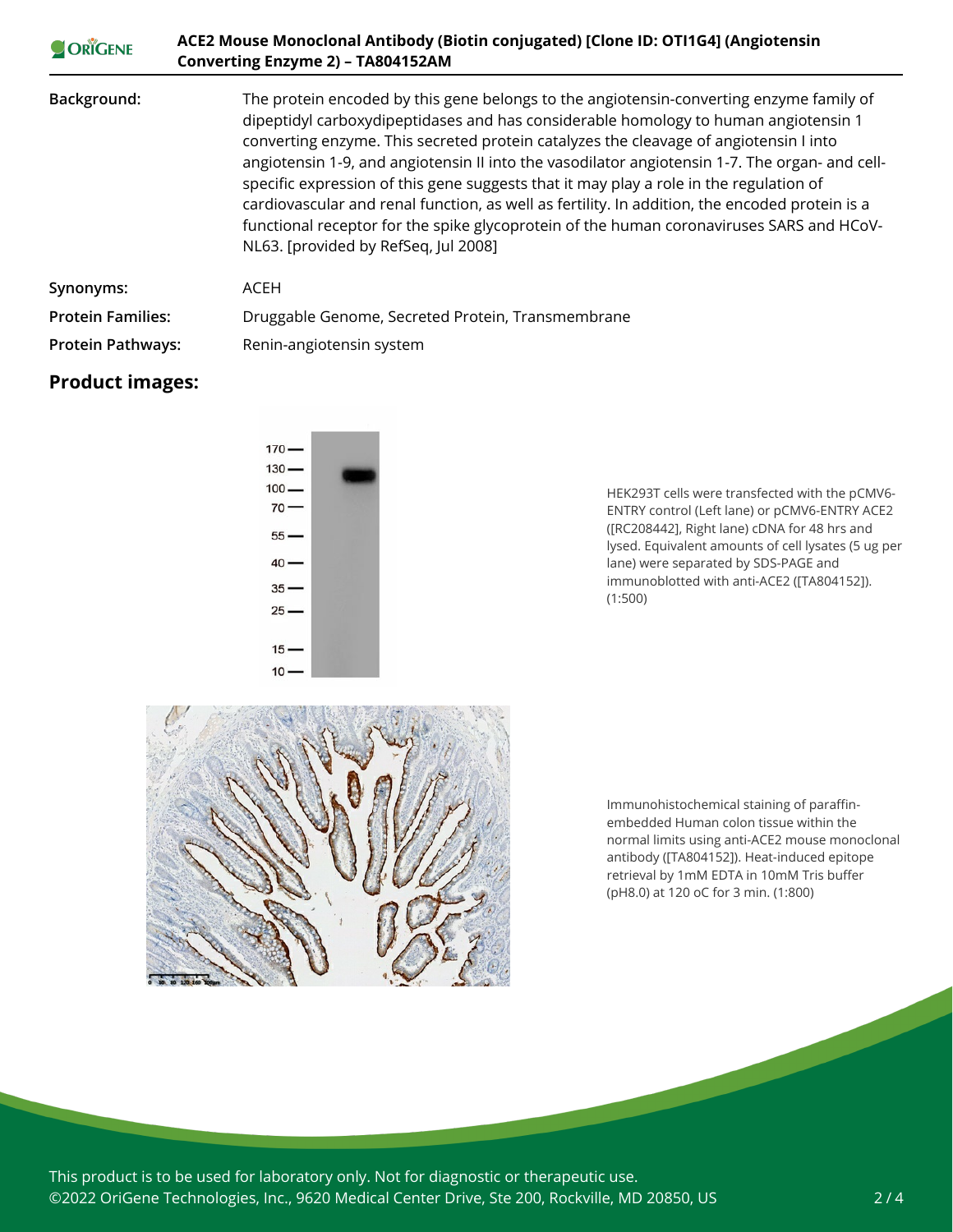ORIGENE



Immunohistochemical staining of paraffinembedded Human Kidney tissue using anti-ACE2 mouse monoclonal antibody ([TA804152]). Heatinduced epitope retrieval by 1mM EDTA in 10mM Tris buffer (pH8.0) at 120°C for 3 min. (1:800)

Immunohistochemical staining of paraffinembedded Human renal cell carcinoma tissue using anti-ACE2 mouse monoclonal antibody ([TA804152]). Heat-induced epitope retrieval by 1mM EDTA in 10mM Tris buffer (pH8.0) at 120 oC for 3 min. (1:800)

Immunohistochemical staining of paraffinembedded carcinoma of Human lung tissue using anti-ACE2 mouse monoclonal antibody ([TA804152]). Heat-induced epitope retrieval by 1mM EDTA in 10mM Tris buffer (pH8.0) at 120 oC for 3 min. (1:800)